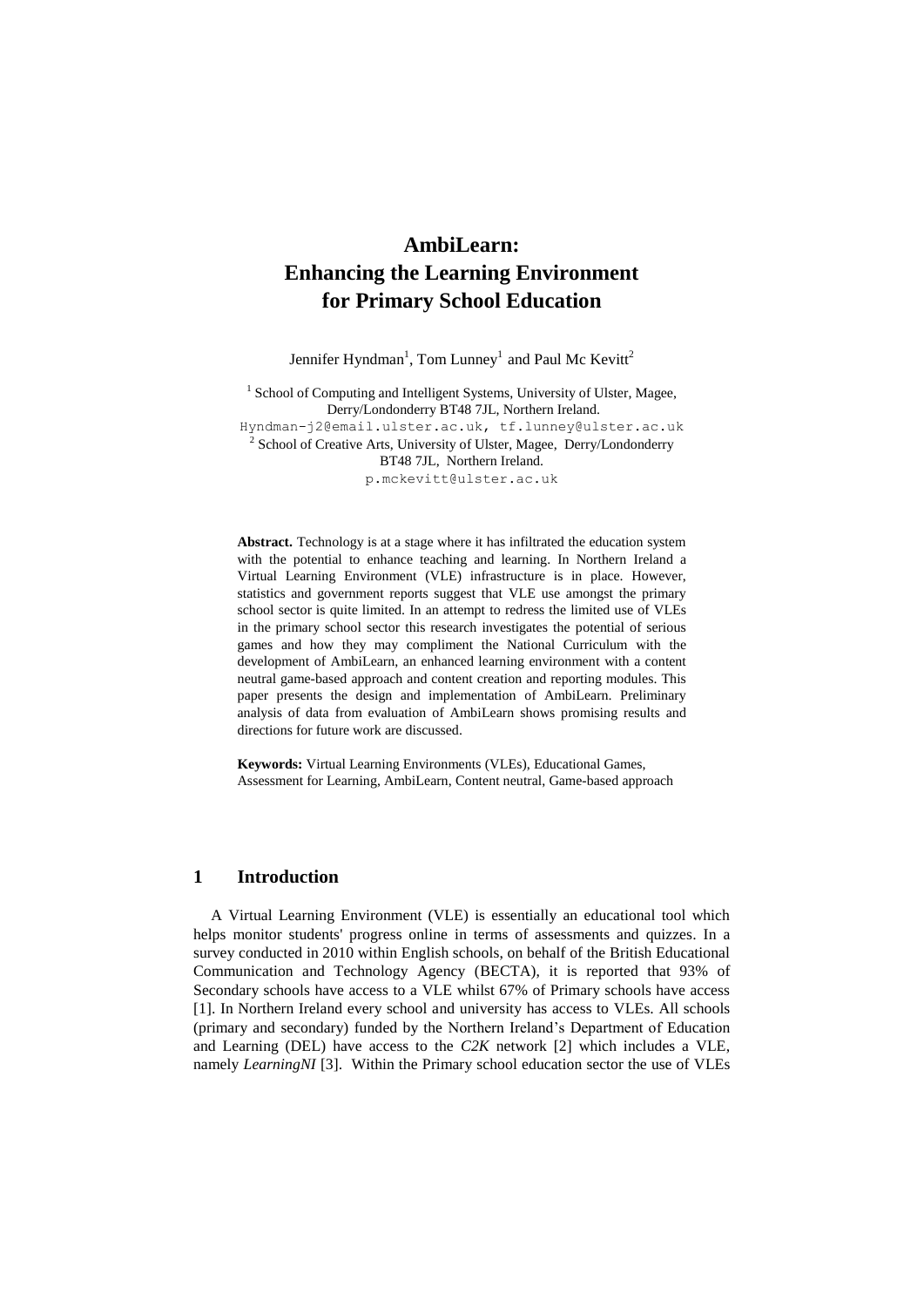is quite limited with the Education Inspectorate noting that fewer than 4% of Northern Irish Primary schools accessed *LearningNI* in the month of February, 2010 [4]. One explanation for this limited use is that the content presentation style is unsuitable for this level of education. Since 2005 BECTA has referred to VLEs as a 'learning platform' which suggests a greater emphasis on content presentation style [5]. Much of the information available to students through typical VLEs is static downloadable documents. In a higher education setting this provides access to the information online and thus can be downloaded and printed. For a Primary School setting this is unsuitable as most worksheets are usually provided by the teacher as children usually don't have the resources to print during class. From a children's perspective downloading documents lacks interactivity. In 2003, Buckingham and Scanlon [6] suggested that most children's primary experience of home computing is that of playing games which in today's society is understandable due to the fact that the gaming industry (across all platforms and genres) is a large worldwide market reported to be worth \$74 billion in 2011 [7]. The fastest growing demographic group for playing games is that of children aged 2-17 [8] with those aged 2-5 as the fastest growing contributors to this category [9]. Using computer games in education is not a new concept but this area has gained much attention due to the increased variety of gaming platforms, rise of virtual worlds and serious games. Considering the role both VLEs and games can play in the Primary School classroom leads to the development of AmbiLearn, an enhanced VLE with a content neutral game-based approach and content creation and reporting modules. The content neutral game-based approach provides a game independent of educational content enabling the game to be reusable for any chosen thematic subject unit. This paper presents related work and the design and implementation of AmbiLearn, suitable for supporting Primary School teachers in assessment for learning and for evaluating their own teaching.

# **2 Related work**

#### **2.1 Virtual Learning Environments (VLEs)**

A Virtual Learning Environment (VLE) is a system which aids the distribution and management of learning materials. The features of a VLE can facilitate different approaches to learning depending on how the VLE is used. The use of such VLEs has had a positive effect in higher education. In this context VLEs are providing opportunities for distance learners and access to course content from any location at any time. Students can catch up on missed lectures/classes, submit assignments and receive feedback at any time [10]. Studies show that assessment tools, for both formative and summative assessments can lead to improved student learning [11][12]. Communication tools have the potential to support collaborative learning and peer learning, as studies show that the use of wikis can help students when developing group documents [13][14]. Similar to VLE usage in higher education, at secondary level VLEs are providing opportunities for distance learning and collaboration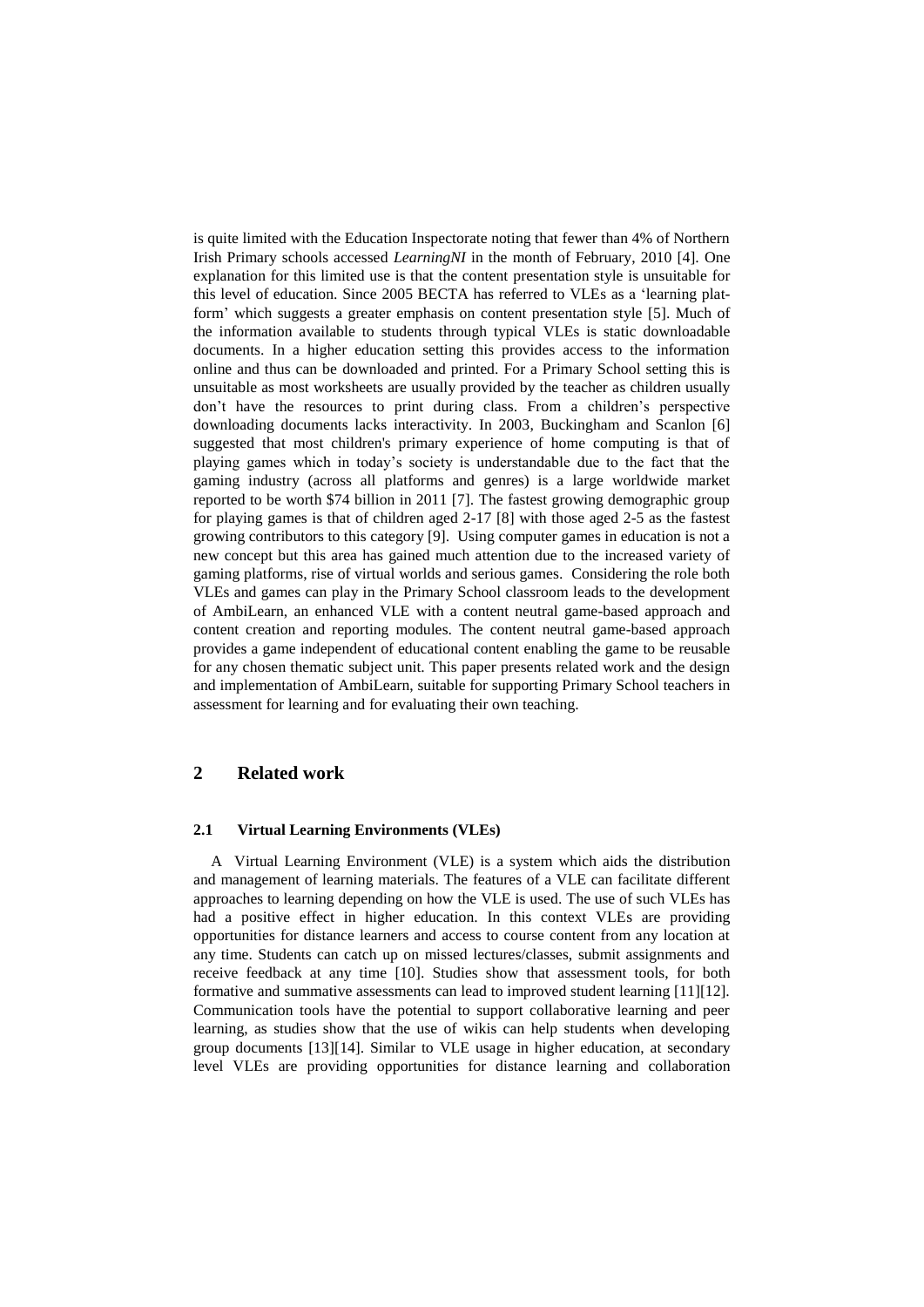[15-17]. The nature of Higher Education allows students the time between lessons to further read up on and study materials presented within VLEs. At lower educational levels the freedom for pupils to study the materials at their own pace is reduced. It is common that a pupil in Primary School will spend at least 5 hours in school each day during which many topics are covered and many different approaches to teaching are used. A pupil in secondary education will spend at least 6 hours in school per day where their time is split between separate lessons with different teachers. In Further and Higher education the time requirement for face to face contact between lecturer and student varies significantly depending on the module/course.

## **2.2 Serious and educational games**

Derryberry [18] suggests that serious games are those, "designed with the intention of improving some specific aspect of learning", (p. 3). Similarly, Raybourn [19] states that a serious game is defined as the use of interactive technologies for training and education in private, public, government and military sectors. In education, 'serious games' is one of many terms used to describe the fields of educational games and game-based learning [20]. Studies have shown that the use of video games in the classroom engages and motivates students [21-25]. Gros [25] claims that, "engagement and motivation are interesting benefits of the use of games but they are not enough for educational purposes.", (p. 23) although he continues to point out that environments built on the educational properties of games can be an appropriate way to improve learning. These educational properties can be found throughout the field as pedagogical properties of games, and attributes of serious games/educational games which promote and encourage learning. Charsky [26] outlines such characteristics as competition and goals, rules, choice, challenges and fantasy. Dennis et al. [27] document three key attributes of games as novelty, competition and dynamic interaction.

For educational games to be effective, Fisch [28] suggest that the educational content must be sound, age appropriate, presented clearly and well integrated into the game. Groff et al. [22] conducted a study across Scotland on the impact of console games in the classroom which led to a taxonomy of nineteen educational benefits of console games in schools. One such benefit is that Game-based learning can narrow the gap between home and school. [22]. Mumtaz [29] conducted a study on the use of computers amongst children at home and at school. Results suggest that children make more use of the computer at home playing games than using 'boring' software in school such as word processors. It was concluded that schools should, "learn from what works at home and enable children to work on activities they find valuable, motivational and worthwhile.", (p. 347) [29]. Stone [30] suggests that children today are growing up in an era of fast paced technological change where at home they regard the Kindle as a book and have high expectations of technology. Hence, the classroom must be willing to bridge the gap between home and school in terms of its use of technology [31]. A National survey of 500 Primary (aka Elementary, USA) School teachers from across the USA outlines similar benefits as Groff [22] such as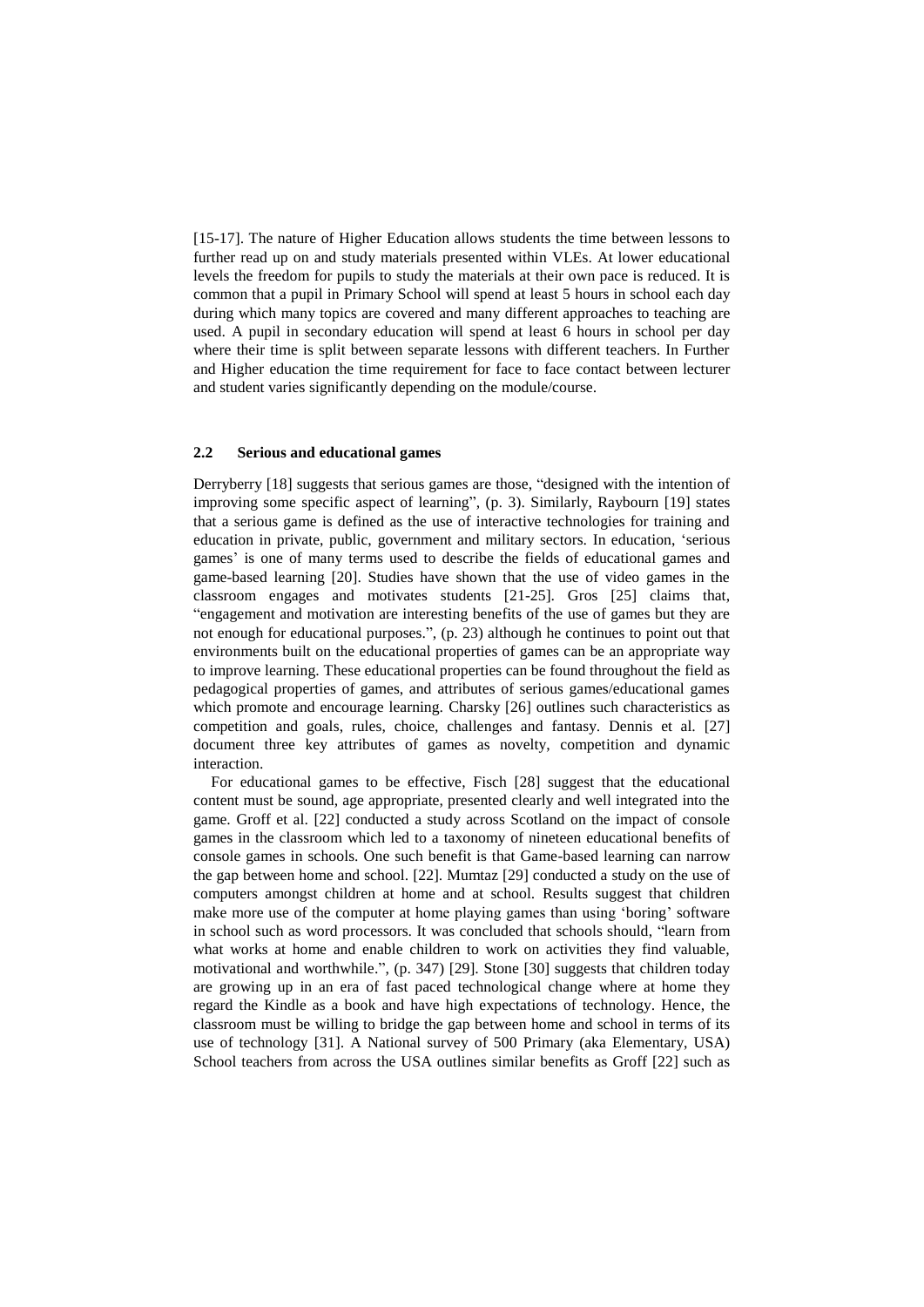collaboration, increased motivation, engagement, personalised instruction and assess to knowledge [32].

#### **2.3 Assessment opportunities**

Currently, many games within the education system provide educational content specific to one domain or subject such as Mathematics and Literacy. These educational games reinforce core subjects which is appropriate for standardised tests such as InCAS and PIPS [33]. Assessment for learning incorporates formative assessment from a broad range of topics that a child will learn. Overcoming subject specific games, a range of tools are available for an educator to create and determine their own content for activities such as the Black Cat Activity Builder range [34] which enables teachers to input information for science and English worksheets, word search and word games. As standalone software these games do not provide any feedback to the teacher unless he/she is actively observing the child play. Such information is provided within activities in the VLE, e.g. the quiz blocks. Quiz information is logged and a teacher can make judgments based on the scores with their full class data available for that particular activity.

# **3 AmbiLearn**

AmbiLearn follows principles from both *constructivism* [35-37] and *behaviourism* [38- 39] for understanding, remembering (behaviourism) and evaluating and creating (constructivism). Enhancing VLEs with serious games has potential in the Primary School classroom as an assessment tool. AmbiLearn is an enhanced VLE with a content neutral game and content creation and reporting modules. AmbiLearn's game module is content neutral which facilitates the adaption of the game to multiple themes as specified by a plug-in pedagogical model created through the content creation module. In addition, the reporting module provides a graphical representation of game data. Fig. 1 shows a layered view of the architecture of AmbiLearn. The GUI layer provides the visual interface for users accessible through a web browser. The Logic Layer is the VLE scripts which include the VLE libraries, reporting, content creation and game modules. Each of these modules uses common functionality provided by the VLE libraries such as authentication to specify permissions and capabilities. In addition, the game module uses a communication service to access course information from the VLE facilities. The Storage Layer can be implemented via 'plug-in' components. These include VLE database support and all pedagogical model storage which are created through the content creation module. AmbiLearn is implemented with a Moodle VLE as it provides the necessary support (authentication and course libraries) and has the advantage of being Open Source. Additionally, its functionality can be easily extended and customised.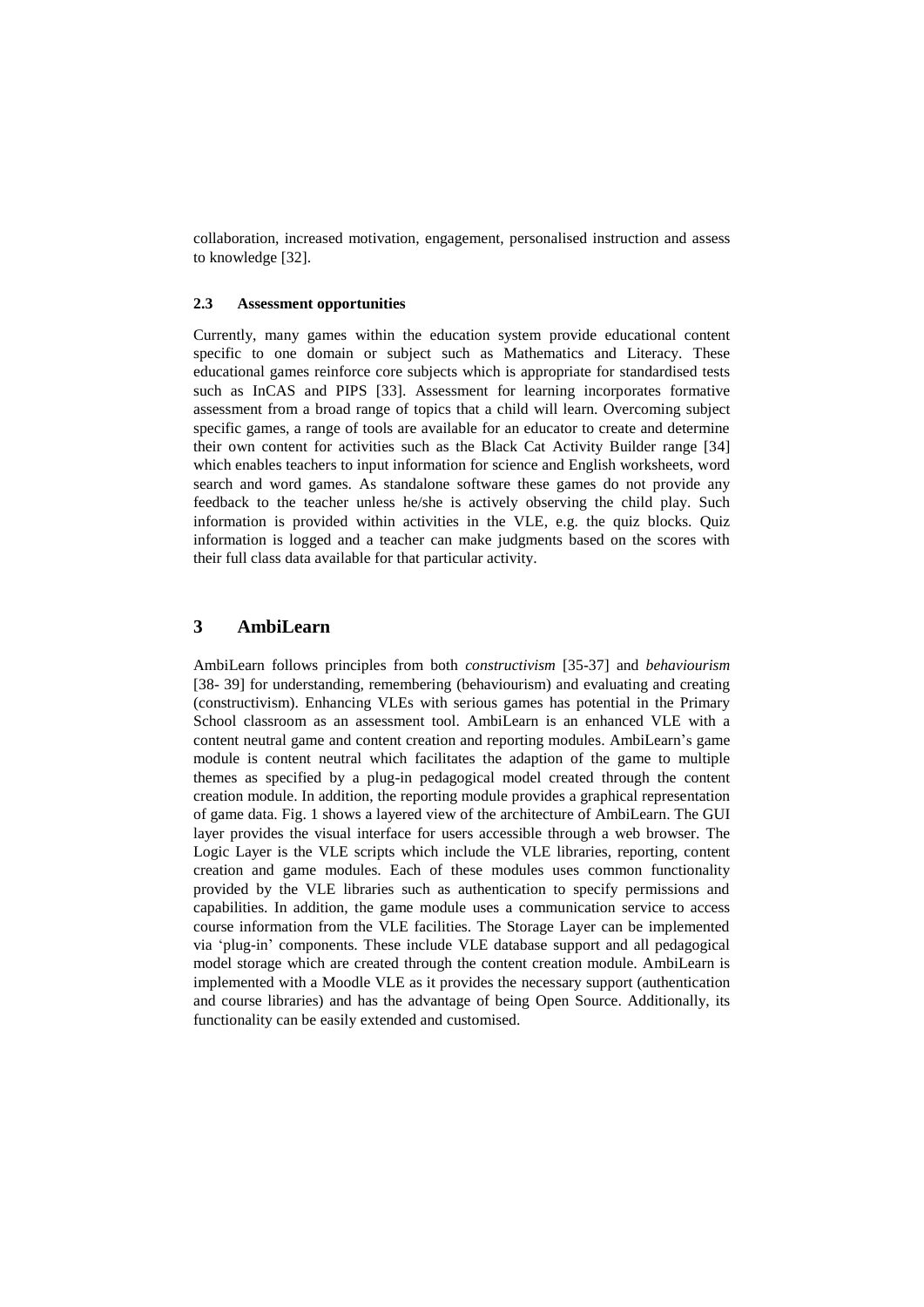

**Fig. 1.** AmbiLearn Layered Architecture

Typically, a VLE has two main users: teachers/educators and pupils/students. The teachers/educators role in the VLE is to administer pedagogical material whereas a pupil/student's role is to access this pedagogical material. Similarly, as shown in Fig. 2, a teacher/educator accesses the content creation module to define the pedagogical model and administer a game instance to his/her class. The pupil/student plays the game and the teacher can then access game data through the reporting module.



**Fig. 2.** Component user roles within AmbiLearn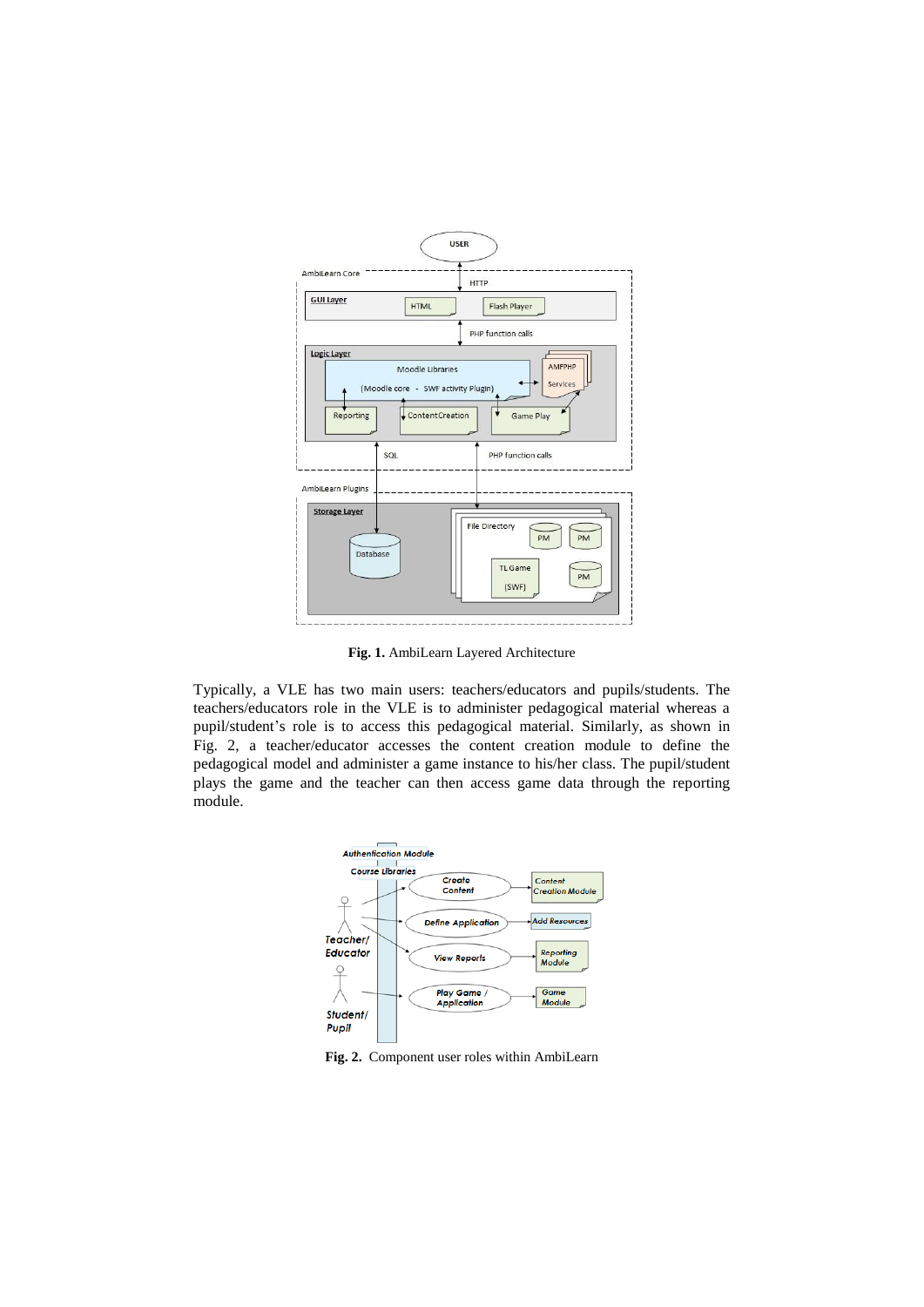## **3.1 AmbiLearn's Game Module**

AmbiLearn's game module consists of generic activities that are independent of content until a pedagogical model is 'plugged-in'. The game plot is centered around 'Ambi', a character stranded on 'TreasureLearn Island' depicted in Fig.3. By completing an activity the user can collect a piece of his boat. There are six pieces to collect and once all are collected the user has rescued 'Ambi' from the island. The activities within the game module are adapted from popular activity worksheets used within school settings. These include:

- AmbiGuess: This game comes from a `What am I' style game. Users are presented with clues about an object and must identify the object. If a user guesses the object correctly he/she is presented with the next set of clues. On an incorrect guess he/she tries again.
- WordSearch: The second activity is a wordsearch which is a popular activity as it can be easily generated with keywords relating to a particular theme or topic. Users must select the words which are available in the wordlist until all words have been identified.
- FactMatch: Like the game pairs, fact match is a set of cards each with a fact. Users must match the pairs of facts until no cards remain. Users simply click on a card and then click on the matching card. On a correct match the cards are taken away. On an incorrect match users are informed that the match was incorrect and they try again.
- AmbiJig: This is a picture which is split into pieces and scrambled. Users must identify the image and recreate the picture to complete the jigsaw. Users can choose to receive a hint at which point the image will be displayed to aid them in the recreation of the image. If they cannot reproduce the image they can opt to receive help which will result in the pieces being partially arranged making it easier to complete the jigsaw.
- AmbiQuiz: This is a quiz which is multiple choice. Users are provided with the question, and must select the correct answer from a choice of four.

The game was implemented in Flash Creative Suite (CS5) with Actionscript 3 (AS3) as the back end programming language.

#### **3.2 Content Creation Module**

AmbiLearn's plug-in pedagogical model defines the content used within the game-based approach for each application. In order to define this pedagogical model the content creation module in AmbiLearn accepts data entry from an educator and builds the content into a structure accessed by the game module. The pedagogical model is implemented as an XML file. XML files enable the developer to specify the structure of the data and the nature of the nodes. A user-friendly interface is designed to input the required data with forms. This enables the educators/teachers who are conducting data entry to have an intuitive interface for creating the pedagogical model. The content creation interface accepts the data entry and creates as output the XML pedagogical model.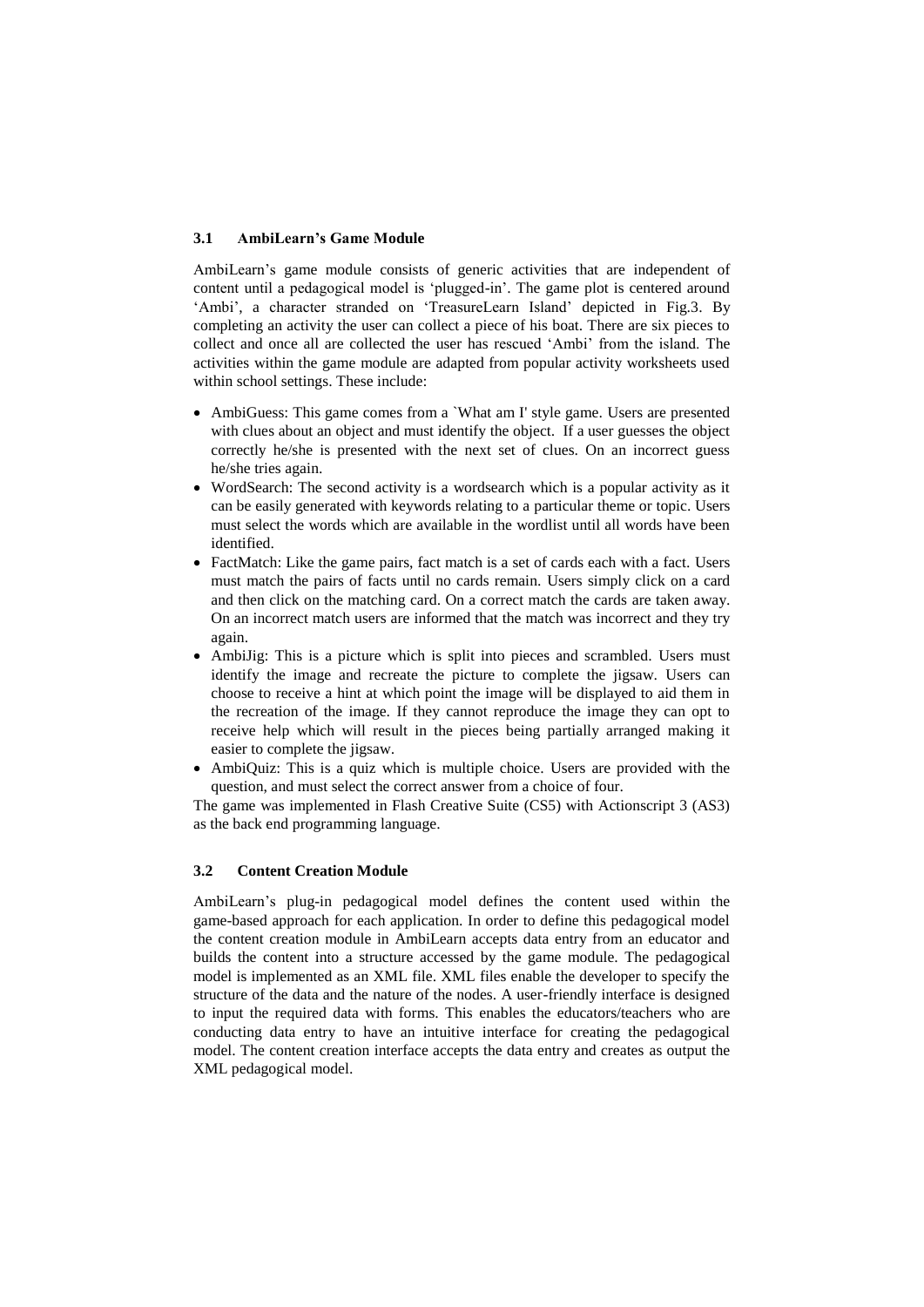

**Fig. 3.** TreasureLearn Island

## **3.3 Reporting Module**

AmbiLearn's reporting module displays game data in a graphical format. Table 1 shows the scope of the reports provided by the reporting module. As there are five activities defined within AmbiLearn's game module, there are five corresponding reports representing their score (AmbiGuess, AmbiQuiz and FactMatch) and game time (WordSearch and AmbiJig). Also, there is an overall game report. In addition to these reports a personal user report is generated which charts the game data for all AmbiLearn user activity. AmbiLearn's reporting module is implemented with a series of SQL statements that select the appropriate data to display. A Fusion Charts PHP class and compiled SWF charts are implemented to display the data is a graphical format to the user. For each game a chart representing game scores is provided. This is in the form of a stacked chart where the user is defined along the x-axis whilst their overall game score is defined on the y-axis. The overall score represented is displayed as a set of 5 scores stacked, each representing an activity within the game.

AmbiLearn's game, content creation and reporting modules are best viewed in terms of their communication within AmbiLearn. Fig. 4 shows internal communication between AmbiLearn's components. When an instructor chooses the Content Creation capability, the resulting communication within AmbiLearn is as shown in Fig. 4(b). This option is available to those who have administration rights in the VLE, i.e. a teacher or course creator. This module enables them to define an application and create the associated pedagogical model. The pedagogical model is saved within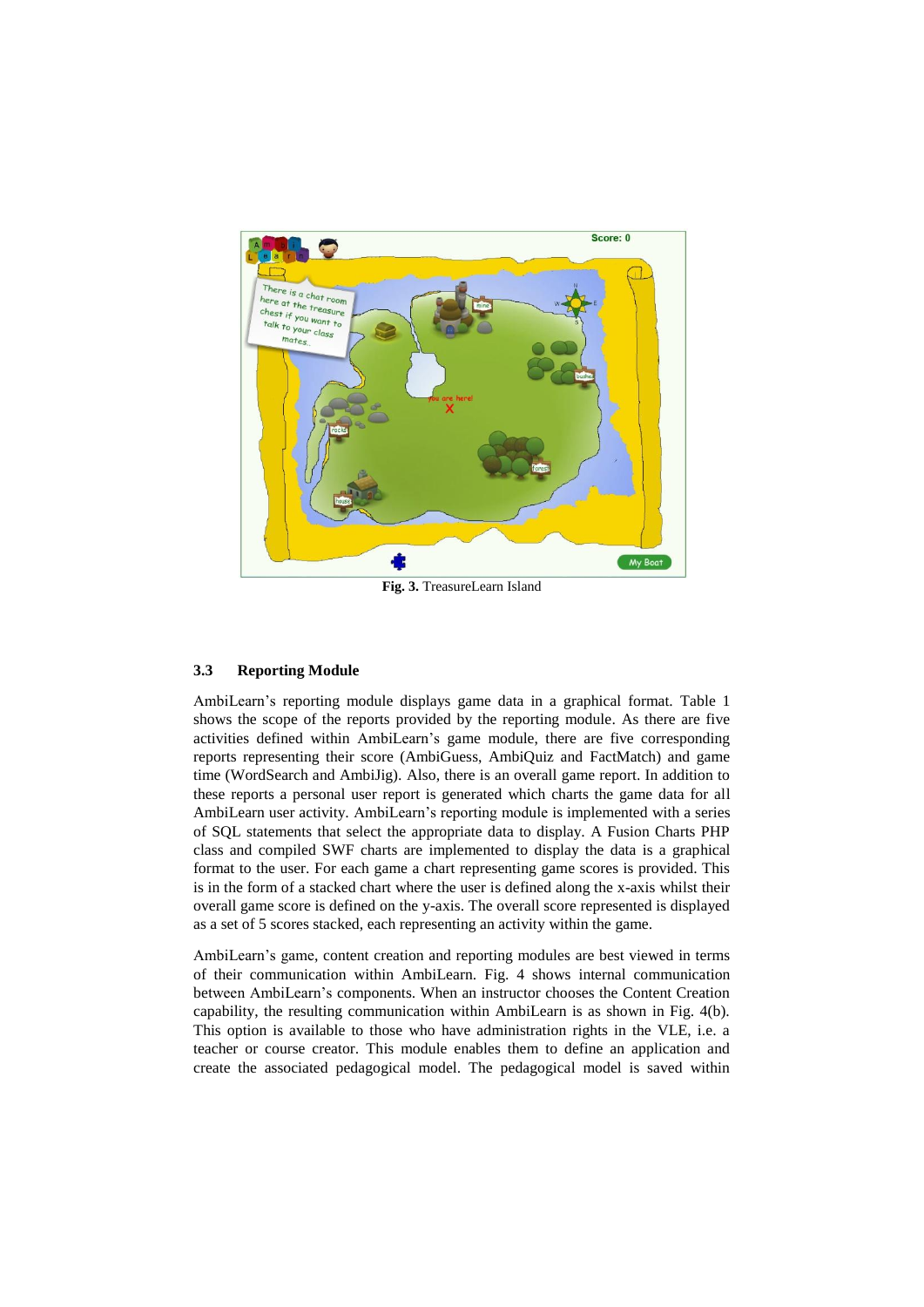AmbiLearn and becomes a reusable resource. Fig. 4(a) shows communication within AmbiLearn when a user accesses AmbiLearn to play the game (i.e. accessing the game module). Within the VLE the initial authentication process coordinates access to the game. When a game is initiated by the user, the associated course details are passed into the game code from the database. The game module initially makes a request for user information. Once the information is received the game module reads in the data from the pedagogical model and the user can then play the game. When the game is completed, the game data will be saved back to the corresponding AmbiLearn table within the database. Fig. 4(c) shows communication when the instructor accesses the reporting module. This module calls queries directly from the database and reports the data in a graphical format. The authentication of this module is coordinated by the VLE scripts and similar to the content creation module, only an administrator of the VLE can access this module.

| Report          | Data Reporting<br>(per given user)       | Report Format           |              |                 |       |
|-----------------|------------------------------------------|-------------------------|--------------|-----------------|-------|
|                 |                                          | <b>Stacked</b><br>chart | Bar<br>chart | Average<br>line | Table |
| Overall<br>game | Full score categorised by activity       | ✓                       |              |                 |       |
| AmbiGuess       | Individual activity score in %           |                         | ✓            | ✓               |       |
|                 | Number of incorrect guessed objects in % |                         | ✓            |                 |       |
|                 | Incorrect objects guessed                |                         |              |                 |       |
| WordSearch      | Individual activity game time            |                         | ✓            | ✓               |       |
| FactMatch       | Individual activity score in %           |                         | ✓            | ✓               |       |
|                 | Number of incorrect facts                |                         | ✓            |                 |       |
|                 | Incorrect matches guessed                |                         |              |                 | ✓     |
| AmbiJig         | Individual activity game time            |                         | ✓            | ✓               |       |
| AmbiQuiz        | Individual activity score in %           |                         | ✓            | ✓               |       |
|                 | Number of incorrect answers in %         |                         | ✓            |                 |       |
|                 | Incorrect matches guessed                |                         |              |                 |       |

Table 1. Reports Generated by Ambilearn reporting module

# **4 Evaluation of AmbiLearn**

To demonstrate and test the educational potential of AmbiLearn evaluation is in progress with Primary School teachers. An evaluation has been conducted for three Primary School classes with their class teacher (Teachers=3, Children=61). The first stage of the evaluation was to create the pedagogical model. The teachers chose their own theme and found it easy to apply the content to the AmbiLearn activities. In this evaluation the themes chosen included *The Water Cycle, Vikings and Rainforests.* The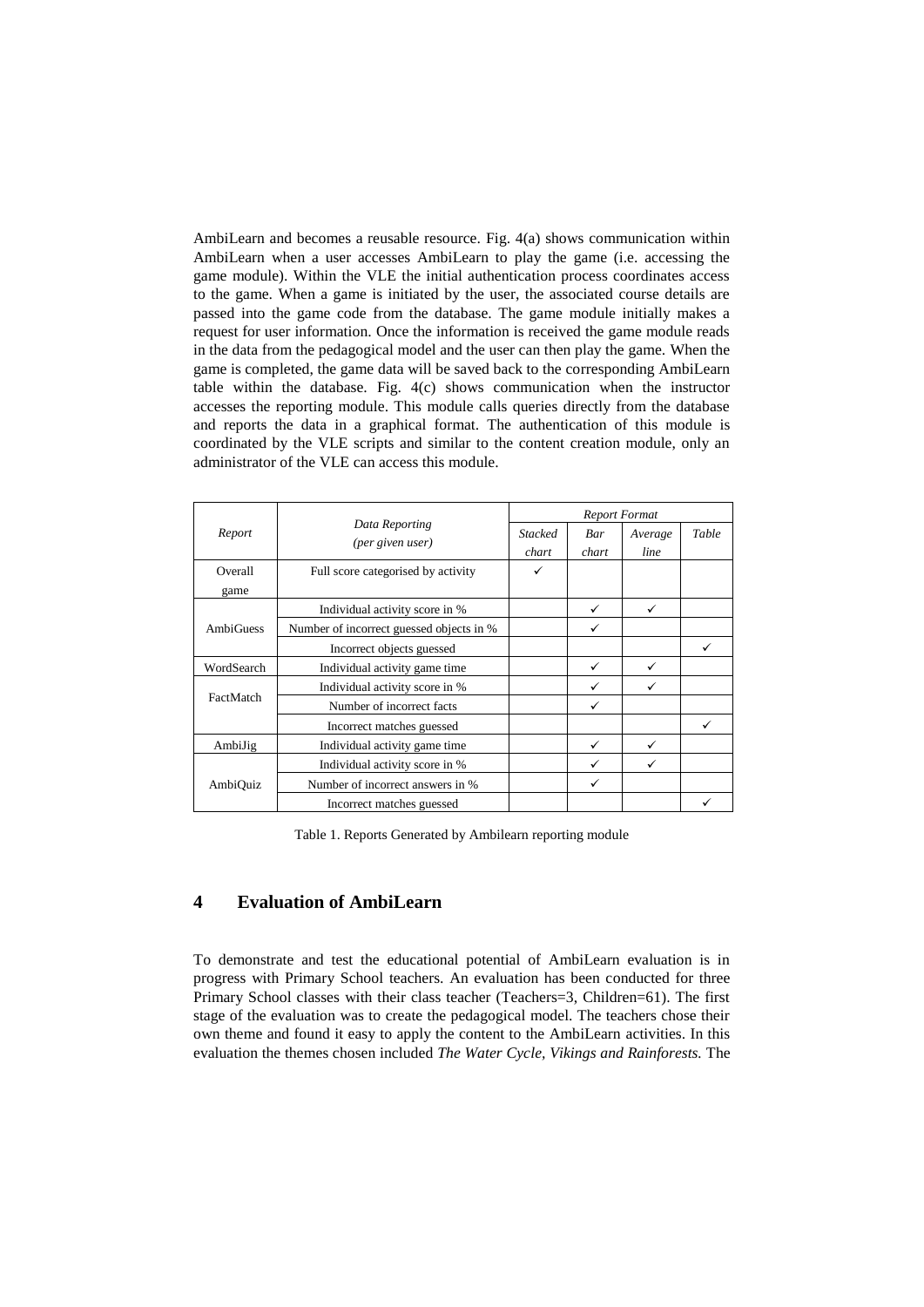children then played the AmbiLearn game and completed an evaluation booklet on their perceptions of the AmbiLearn game and activities. Results from the children's perceptions of AmbiLearn are promising in terms of enjoyment where 98.36% responded 'yes' when asked: "Did you enjoy playing AmbiLearn?". Exploratory analysis is currently underway to identify any correlations between the children's perceptions of the activities in terms of Fun, Enjoyment, Ability and Difficulty with their class teacher's perceptions of the activities in terms of how useful the activity is in providing relevant formative feedback. The third part of the study involved teachers viewing the reports generated from their class. One teacher suggested that all the graphs provided a true reflection of her class with one single unexpected result for a child on the FactMatch activity. The detailed table reporting incorrect matches for this activity provided evidence that random cards were clicked due to the initial (first clicked) card remaining the same. One teacher commented that he could easily identify many of his class based on the reports without having to obtain their codes since pupil names were not disclosed.



**Fig. 4.** Communication within AmbiLearn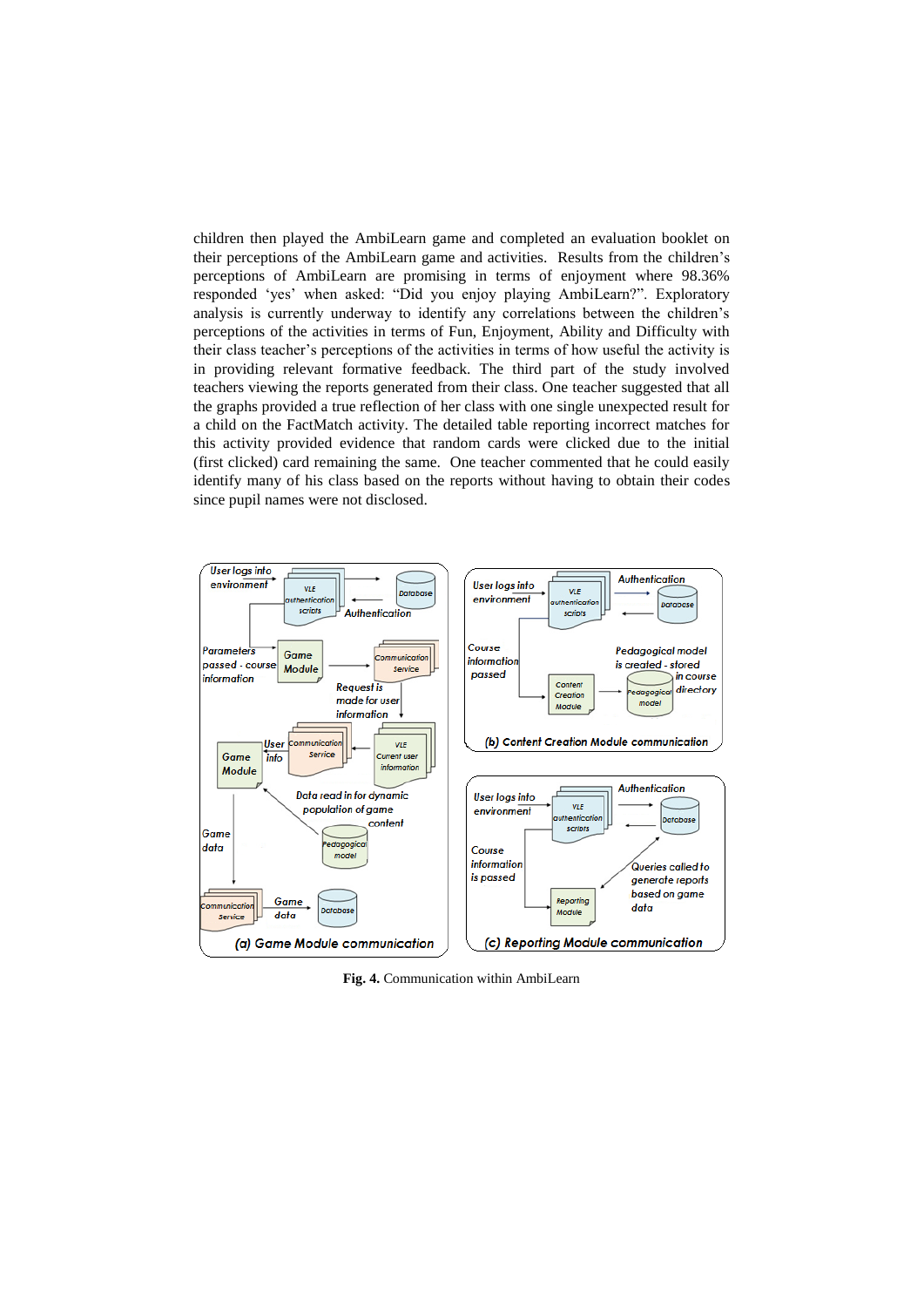## **5 Relation to other work**

AmbiLearn relates to PlayPhysics [40] for teaching Physics to third-level students and compliments other work [21, 23, 41] but with a focus on game-based assessment. Many games developed in educational settings employ static content. These are mainly commercial Off-The-Shelf (COTS) games and once completed the novelty and attraction begins to fade. AmbiLearn overcomes this limitation as AmbiLearn's game module is designed as a reusable game with a plug-in pedagogical model. Content neutral games are commercially available for the Primary School classroom [34][42], but do not provide opportunities for user logging. A range of games at Content *Generator* [43] overcome such limitations by reporting individual user scores. AmbiLearn extends reporting for full class data in addition to individual instances. Content neutral games [43] offer a range of independent activities and AmbiLearn differs from these as it offers 5 different activities within the one game, including multiple presentation of the educational content. AmbiLearn also differs from other content neutral games due to the 'plug in' pedagogical model. AmbiLearn's game module exists as a single application and the content is linked as an instance of the application. This enables the theme instances to be compared with each other as a tool for evaluation of teaching.

# **6 Conclusion and Future Work**

This paper has presented AmbiLearn, an enhanced VLE with content neutral game and content creation and reporting modules. The content neutral game-based approach provides a game independent of educational content enabling the game to be reusable for any chosen thematic unit. Preliminary analysis of evaluation results has shown that the perceptions of AmbiLearn from both children and teachers are promising whilst further analysis will provide information relating to all modules of AmbiLearn and game components within AmbiLearn's game module. Results show that data provided in the reporting module shows a true reflection of class capabilities as judged by class teachers. Further work on full data analysis will provide evidence on the potential of AmbiLearn as aneffective VLE for Primary School assessment for learning activities.

#### **References**

- 1. British Educational Communications and Technology Agency (BECTA): Harnessing Technology Schools survey, (2010)<http://dera.ioe.ac.uk/1544/>
- 2. Classroom 2000 (C2K): The Learning Network (2012[\) http://www.c2kni.org.uk](http://www.c2kni.org.uk/)
- 3. Northern Ireland Curriculum: LearningNI, (2012) http://www.nicurriculum.org.uk/pmb/l earning\_ni.asp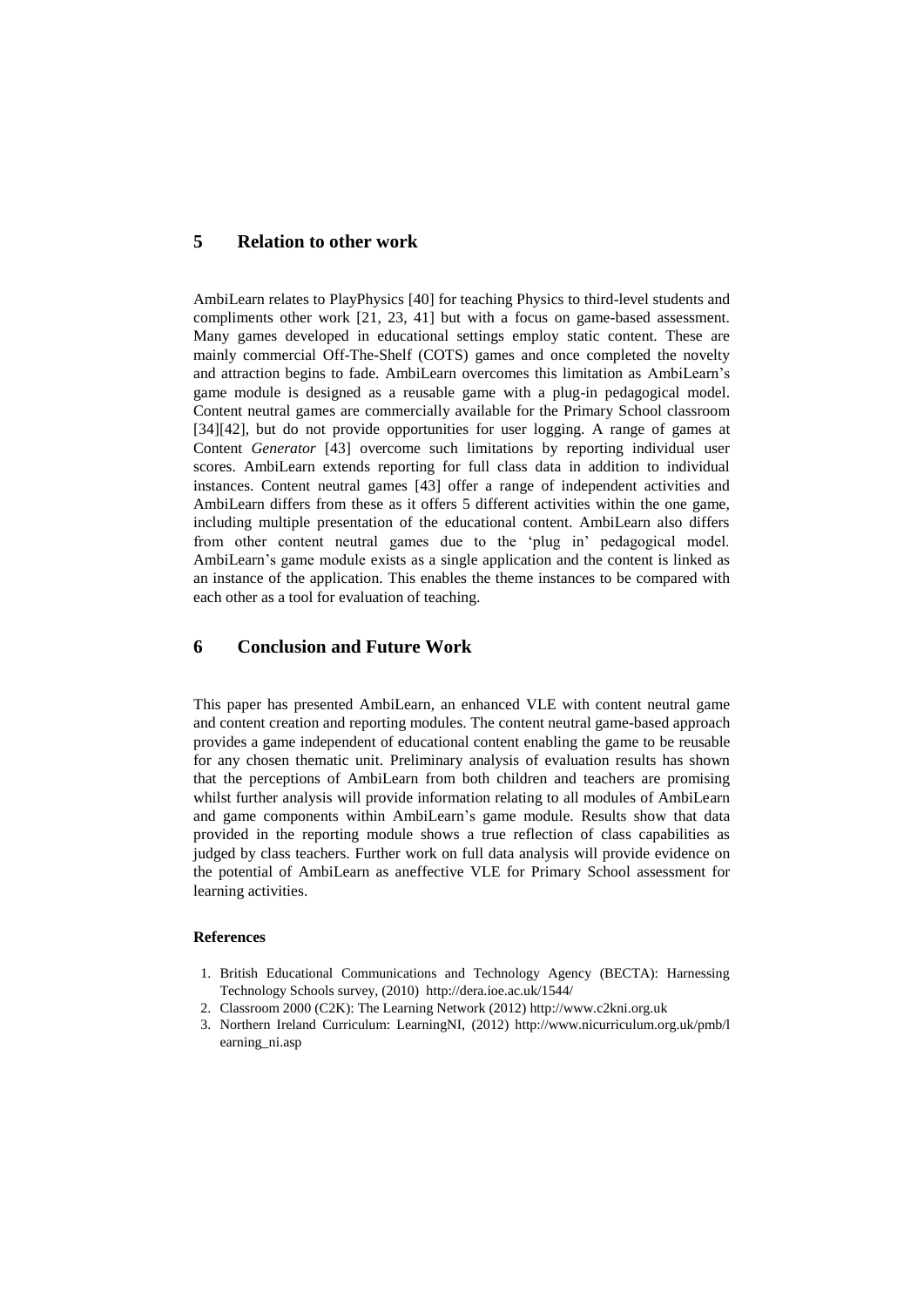- 4. Education Inspectorate: A follow up evaluation of the implementation of the revised curriculum in primary, special and post-primary schools (2010) [http://etini.gov.uk/ind](http://etini.gov.uk/index/surveys-evaluations/surveys-evaluations-primary/surveys-evaluations-primary-2010/a-follow-up-evaluation-of-the-implementation-of-the-revised-curriculum-in-primary-special-and-post-primary-schools.pdf) [ex/surveys-evaluations/surveys-evaluations-primary/surveys-evaluations-primary-2010/a](http://etini.gov.uk/index/surveys-evaluations/surveys-evaluations-primary/surveys-evaluations-primary-2010/a-follow-up-evaluation-of-the-implementation-of-the-revised-curriculum-in-primary-special-and-post-primary-schools.pdf)[follow-up-evaluation-of-the-implementation-of-the-revised-curriculum-in-primary-special](http://etini.gov.uk/index/surveys-evaluations/surveys-evaluations-primary/surveys-evaluations-primary-2010/a-follow-up-evaluation-of-the-implementation-of-the-revised-curriculum-in-primary-special-and-post-primary-schools.pdf)[and-post-primary-schools.pdf](http://etini.gov.uk/index/surveys-evaluations/surveys-evaluations-primary/surveys-evaluations-primary-2010/a-follow-up-evaluation-of-the-implementation-of-the-revised-curriculum-in-primary-special-and-post-primary-schools.pdf)
- 5. Berry, M: A Virtual Learning Environment in Primary Education (2005) [www.worldec](http://www.worldec/) itizens.net/ftp/Primary%20VLE.pdf
- 6. Buckingham, D. and Scanlon, M.: Interactivity and pedagogy in edutainment software. Information Technology, Education and Society. 4 (2) 107 – 126. (2003)
- 7. JoyStik: Game Industry worth \$74 billion in 2011 (2011) [http://www.joystiq.co](http://www.joystiq.com/2011) [m/2011/](http://www.joystiq.com/2011)07/05/report-game-industry-worth-74-billion-in-2011/
- 8. Downin, J.: Kids gaming market on the rise, UK Gamespot. (2011) [http://uk](http://uk.gamespot.com/news/kids-gaming-market-on-the-rise-npd-6339598) [.gamespot.com/news/kids-gaming-market-on-the-rise-npd-6339598](http://uk.gamespot.com/news/kids-gaming-market-on-the-rise-npd-6339598)
- 9. NPD: The video Game Industry Is Adding 2-17 Year gamers at a rate Higher than that Age Group of Population Growth, <https://www.npd.com/wps/portal/npd/us/news/pressreleases>
- 10. Hyndman, J., Lunney, T and Mc Kevitt, P.: AmbiLearn: Multimodal Assisted Learning. International Journal of Ambient Computing and Intelligence (IJACI), 3 (1), 53-59. (2011)
- 11. Peat, M. and Franklin, S.: Supporting student learning: the use of computer--based formative assessment modules. British Journal of Educational Technology., 33 (5) 515-523. (2002)
- 12. Peat, M., Franklin, S., Devlin, M., Charles, M.: Revisiting associations between student performance outcomes and formative assessment opportunities: is there any impact on student learning? In: Beyond the comfort zone: program and abstracts for the 21st ASCILITE Conference, Perth, Australia. 5-8 December. 760—769. (2011)
- 13. Kear, K., Woodthorpe, J., Robertson, S. and Hutchison, M.: From forums to wikis: Perspectives on tools for collaboration. The Internet and Higher Education 13 (4) 218-225. (2011)
- 14. Thorsen, E.: Student Wiki Pages: e-learning strategy for collaborative student notes. Bournemouth University, Fern Barrow, Poole, Dorset, (2011)
- 15. Foyle Cloud.<http://www.foylecloud.com/>
- 16. Hirst, C.: NATE case study: Using a `Home Learning VLE' (2011) [http://www.vit](http://www.vital.ac.uk/content/nate-case-study-using-home-learning-vle) [al.ac.uk/content/nate-case-study-using-home-learning-vle](http://www.vital.ac.uk/content/nate-case-study-using-home-learning-vle)
- 17. Homer, S.: Using a VLE. CILT: The National Centre for Languages (2011) [http://www](http://www/) .cilt.org.uk/secondary/14-19/ict/general\_ict\_case\_studies/using\_a\_vle.aspx
- 18. Derryberry, A.: Serious games: online games for learning. Adobe Whitepaper (2007).
- 19. Raybourn, E.M.: Applying simulation experience design methods to creating serious game-based adaptive training systems. Interacting with Computers, 19 (2) 206-214. (2007)
- 20. Susi, T., Johannesson, M. and Backlund, P.: Serious games An Overview. Skovde: University of Skovde (Technical Report HS-IKI-TR-07-001) (2007)
- 21. Pastore, R.S. and Falvo, D.A.: Video Games in the Classroom: Pre-and in-service teachers' perceptions of games in the K-12 classroom. Instructional Technology and Distance Learning 7 (12) 49-61. (2010)
- 22. Groff, J., Howells, C. and Cranmer, S.: The impact of console games in the classroom: Evidence from schools in Scotland. UK: Futurelab. (2010)
- 23. Ritzko, J.M and Robinson, S.: Using games to increase active learning. Journal of College Teaching & Learning (TLC) 3 (6) 45-50. (2006)
- 24. Iacovides, I., Aczel, J., Scanlon, E., Taylor, J. and Woods, W.: Motivation, engagement and learning through digital games. International Journal of Virtual and Personal Learning Environments. 2 (2) 1–16. (2011)